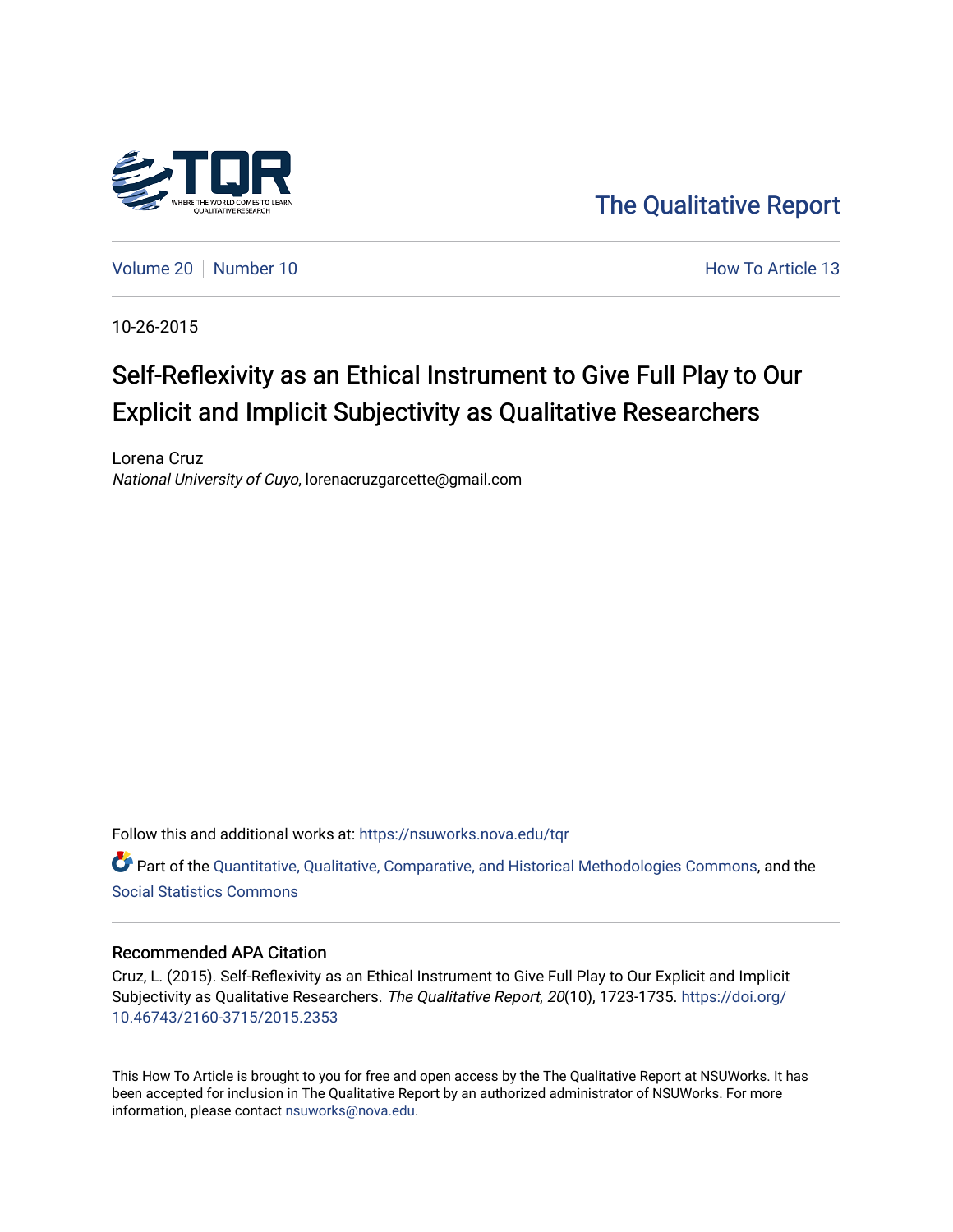# **Qualitative Research Graduate Certificate** Indulge in Culture Exclusively Online . 18 Credits **LEARN MORE**

### Self-Reflexivity as an Ethical Instrument to Give Full Play to Our Explicit and Implicit Subjectivity as Qualitative Researchers

#### Abstract

Being a qualitative researcher involves, mainly, assuming the subjective dimension of the research process. This article reflects the process through which I am going through as a junior qualitative researcher within the educative field. If we are immersed in social or humanistic knowledge construction as researchers, we are part of a complex process of relations, we influence and we are influenced, as well. It is an ethical assumption which implies taking responsibility. In this article, I try to reveal how I dealt with my explicit and implicit subjectivity, developing self-reflexivity strategies that allowed me to expand the understanding of the phenomenon.

#### Keywords

Self-Reflexivity, Implicit and Explicit Subjectivity, Qualitative Researcher

#### Creative Commons License



This work is licensed under a [Creative Commons Attribution-Noncommercial-Share Alike 4.0 License](https://creativecommons.org/licenses/by-nc-sa/4.0/).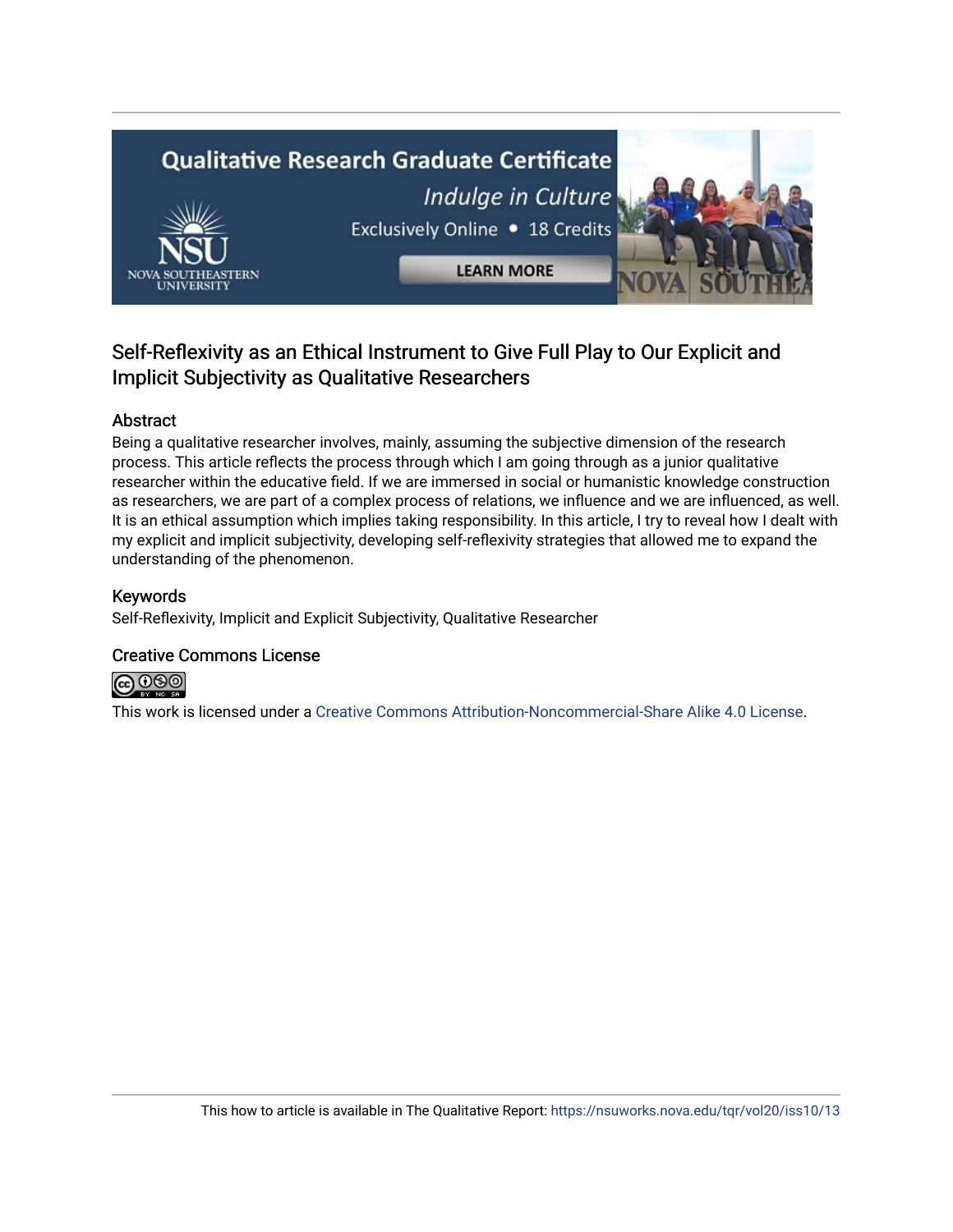

## **Self-Reflexivity as an Ethical Instrument to Give Full Play to Our Explicit and Implicit Subjectivity as Qualitative Researchers**

Lorena Cruz

National University of Cuyo, Mendoza, Argentina

*Being a qualitative researcher involves, mainly, assuming the subjective dimension of the research process. This article reflects the process through which I am going through as a junior qualitative researcher within the educative field. If we are immersed in social or humanistic knowledge construction as researchers, we are part of a complex process of relations, we influence and we are influenced, as well. It is an ethical assumption which implies taking responsibility. In this article, I try to reveal how I dealt with my explicit and implicit subjectivity, developing self-reflexivity strategies that allowed me to expand the understanding of the phenomenon. Keywords: Self-Reflexivity, Implicit and Explicit Subjectivity, Qualitative Researcher*

"Validity," "scientific knowledge," "objectivity," "relationship between the researcher and the object of study," "subjectivity," "epistemological vigilance," "quantitative or qualitative methods": they are all concepts that imply conflict and profound meanings that surround me as a junior qualitative researcher in an educational context. Although between them there is an intertwined connection, here I will focus on "subjectivity," or, more precisely, on my subjectivity as a researcher and how this subjectivity could affect the relationship with the object of study and knowledge construction.

Nowadays, and within the context of scientific research in social sciences or humanities, the concept of subjectivity is not something new and it does not have just one meaning.

In this paper, I will discuss two types of subjectivity that surfaced during my experience as a researcher. On the one hand, an explicit and conscious subjectivity arises and, on the other hand, an implicit and not so conscious one emerges.

The *explicit subjectivity* is that kind of subjectivity that we are conscious of and recognise it as such. It is possible to find it in our explicit decisions within the research design – decisions concerning the ontological, epistemological and methodological dimensions (Crotty, 2003), the conceptual framework (Maxwell, 1996).

Within the field of research, it is not unusual for researchers to recognise that they have their own framework through which they interact with reality and, in this case, with the object of study. Inside one symbolic system there are not only unique restrictions, but also unique possibilities. Each symbolic system not only reveals but it also hides certain aspects of reality. The way we select and what we select as researchers constitutes the comprehension we achieve. The meanings are part of the message. (Eisner, 1998)

One's observation is not neutral. Observation is an active interaction with reality. We never interact without our own perspectives, our own beliefs and assumptions.

It is impossible to deny our vision, our way of observing; it is impossible to delete our framework and observe with a neutral view. As Eisner (1998) affirmed, perception is not only a decoding process but also an encoding one.

Interaction reveals an active process between the object and the subject, and through this interaction, we construct our framework. If we realise that we are in constant interaction with reality, then our framework is in constant reconstruction. Our framework is not static and finished; it is in permanent movement, even though we are not always aware of this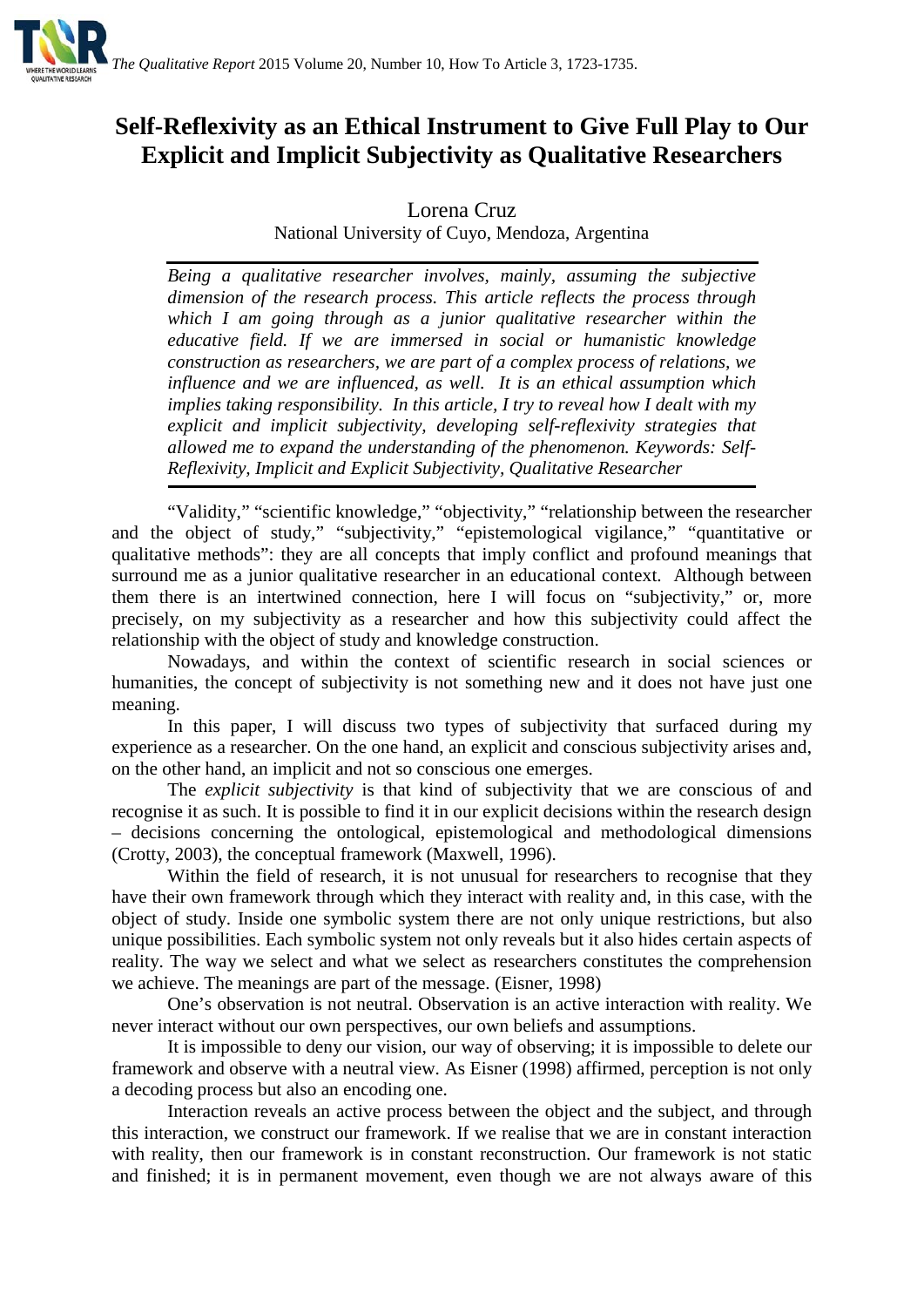movement. Moreover, our framework is constructed by the relationship between the local and nonlocal aspects of social organization (Erickson, 1986). The local aspects of social organization are those that are related to particular meanings, intertwined with cultural meanings (nonlocal aspects).

One's frame, and the way one interacts with the context is not simple. Our framework construction is complex because it is affected not only by conscious aspects but also by unconscious ones.

On the other hand, there is *implicit subjectivity* – that kind of subjectivity which is not conscious (Meek, 2003). At the same moment that our framework allows us to see some things, it denies others.

Sometimes, what we observe, how we observe and the decisions we make in the research process are not governed only by our explicit subjectivity, but also by our implicit subjectivity. Why do I observe what I observe and not something else? What lies behind these decisions? And, how could this dimension affect the research process?

The main objective of this paper is to share how I struggled with these and other questions concerning my implicit subjectivity, and how I dealt with it through my PhD thesis project. The fragments of the reflexivity of my own subjectivity as a qualitative researcher, attempt to approach the reader to a specific reality that is constantly facing challenges. The first challenge is to debate and justify our ontological, epistemological and methodological conceptions (Crotty, 2003); that is, the explicit subjectivity, the one that we are conscious as researchers. If we take responsibility for and are commit ourselves to the subject in question and to the process of knowledge construction, we have to go a bit further and challenge ourselves in that subjectivity that we are not totally conscious of, the implicit one, the one which appeals to our subconscious (Meek, 2003). Moreover, I will do my best to encourage junior researchers to reflect on their own implicit framework, a responsibility that we must take on from the beginning. As Meek highlights, many difficulties and blockages that we find while doing research take place because we are not listening to our unconscious dimension.

This implicit dimension of our subjectivity as researches is not always recognised and, what is even more dangerous, it is sometimes denied.

The relevance of this topic is not only to recognise the implicit dimension of our research decisions, but also to control them and to make them explicit. I assume it as an ethical action within the research process in social and humanistic sciences. It is the commitment that we have with our object of study and its context.

#### **My Implicit Subjectivity within the Research Process**

Although I will focus on my own reflections as a researcher within the process of the fieldwork, how they arise and how I cope with them, it is necessary to contextualize – for the reader, mainly – the whole process of the research project.

As it is mentioned above, this paper conveys my reflections during the process as a junior researcher in my own PhD thesis. In that research, I pretended to understand and interpret how the construction of university teacher knowledge in different knowledge fields is, and how their discipline framework affects this construction.

Concerning the methodological dimension, my project has a hermeneutic phenomenological approach (Creswell, 2007; Laverty, 2003). Within this approach, "to understand" and "to interpret" meanings are two actions highly important. From a hermeneutic perspective, it is not possible to understand without an interpretation, as they are both bound together (Gadamer, 1998). This interpretation is being assumed as an evolving process, a process of co-creation between the researcher and the participants (Gadamer). Interpretation implies interaction.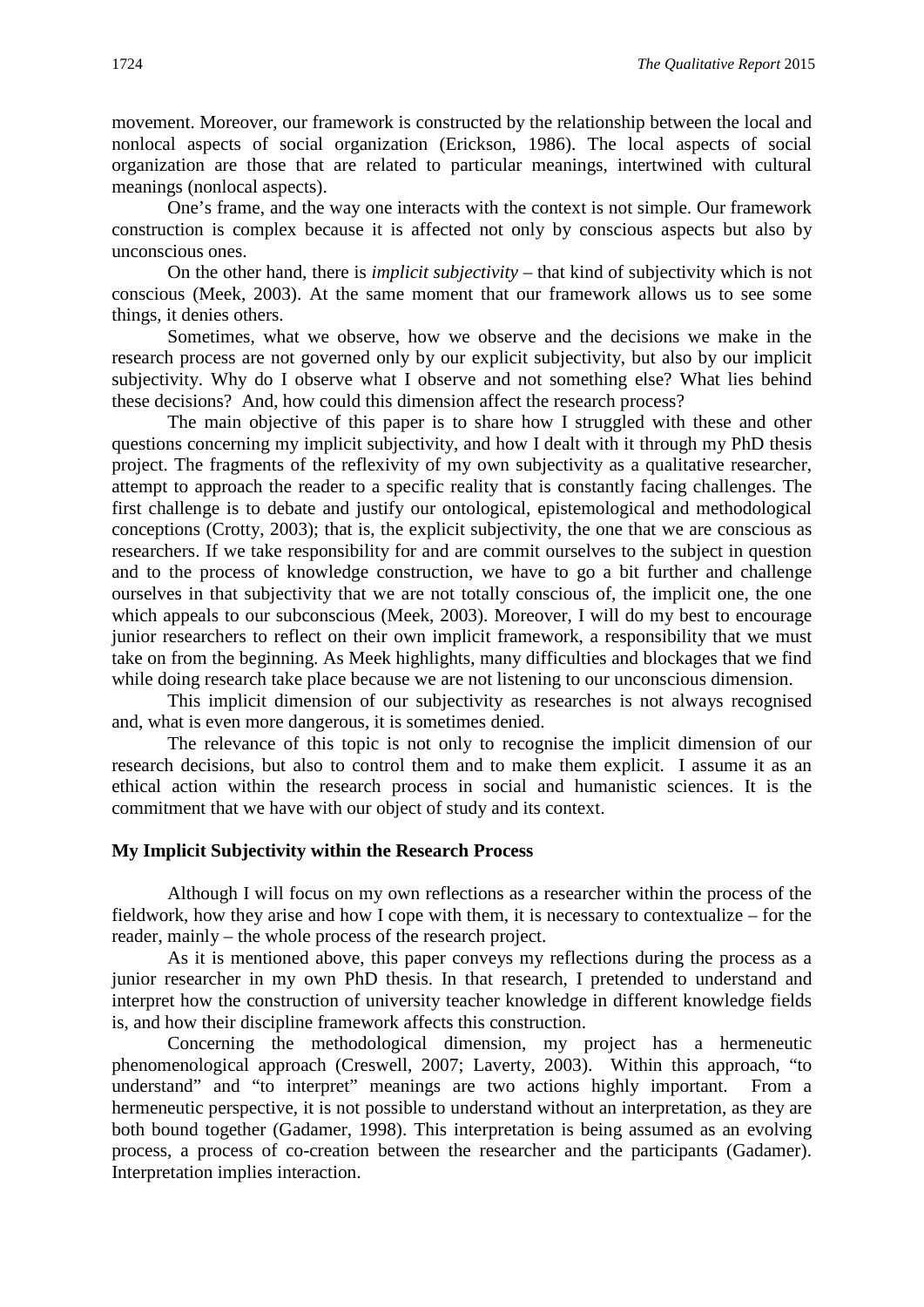Moreover, from this perspective, it is demanded from the researcher to be selfreflective, insightful, sensitive to language, and constantly open to experience (van Manen, 1997). This involves reflection actions and alertness during the whole process of research (Ben-Ari & Enosh, 2011; Breuer & Roth, 2003; Declan, 2014; Sisto, 2008). As Gadamer (1998) affirmed: the production of meaning occurs through a circle of reading, reflective writing and interpretation.

It is possible to notice the researcher's role as essential within a qualitative research process. It is essential because she or he has to be in constant reflection, a committed reflection that enables him/her to make decisions during the ongoing research process. These decisions have to be made considering a web of intertwined aspects that are in constant interaction: research objectives, research context, natural settings, participants, researcher's own framework, etc.

In addition, my project is a qualitative multiple case study (Baxter & Jack, 2008) with three university professors from the University of Barcelona. One common characteristic of these professors is that they were positively valued as university teachers not only by their colleagues but also by their students. They all belonged to different knowledge fields: Maths, Economics and Medicine.

The collecting data process was done from January 2008 to May 2009. Nonparticipative classes' observation of the whole semester, informal conversations with the professors – before and after classes –, and two in-depth interviews with each of them were carried out. Moreover, I kept field notes to capture my reflections during the nonparticipative observations and the informal conversations.

The field notes during the observation were organized in three columns. In the first one, I documented the descriptions of what I was observing; the second one reflected the theoretical aspect of what I was observing and; the third column pointed out my reflections of what I was observing. In this third column, my thoughts, my assumptions and my perspective of what I was observing appeared spontaneously. My implicit framework began to emerge.

After analysing the meaning of this third column as a whole and with all my notes of the three professors, I could see how, at first, my view revealed my implicit assumptions concerning what I was expecting of these classes. Then, I could see how these implicit assumptions were questioned. This self-reflective process of my implicit dimension allowed me to develop a new sensitivity, "to be alert of my own assumptions."

Moreover, there was another stage where I exposed my reflections of the observations: I reflected on my own reflections. After a class and sometimes after an informal conversation with the professor, I would write down my own reflections concerning the following questions: Why did I observe that specific aspect of the class? Or why did I expect to observe something that I did not observe?

During the second semester of 2007-2008 I observed professor A's classes and during the first semester of 2008-2009 I observed professor B, and C's classes. The chronological differentiation of the observations was due to an academic and organizational aspect. However, if I compare the three non-participative observations, I can realise that there is an evolutionary process of self-reflection between the first and the two last ones.

#### **The Implicit Subjectivity Dimension Concerning Ontological, Epistemological and Methodological Foundations. My Personal Experience**

When you are about to begin a research process, the first step you have to consider is the design of the project. Here, the ideas, the research questions, the objectives and the theoretical and methodological framework are expressed in an explicit way.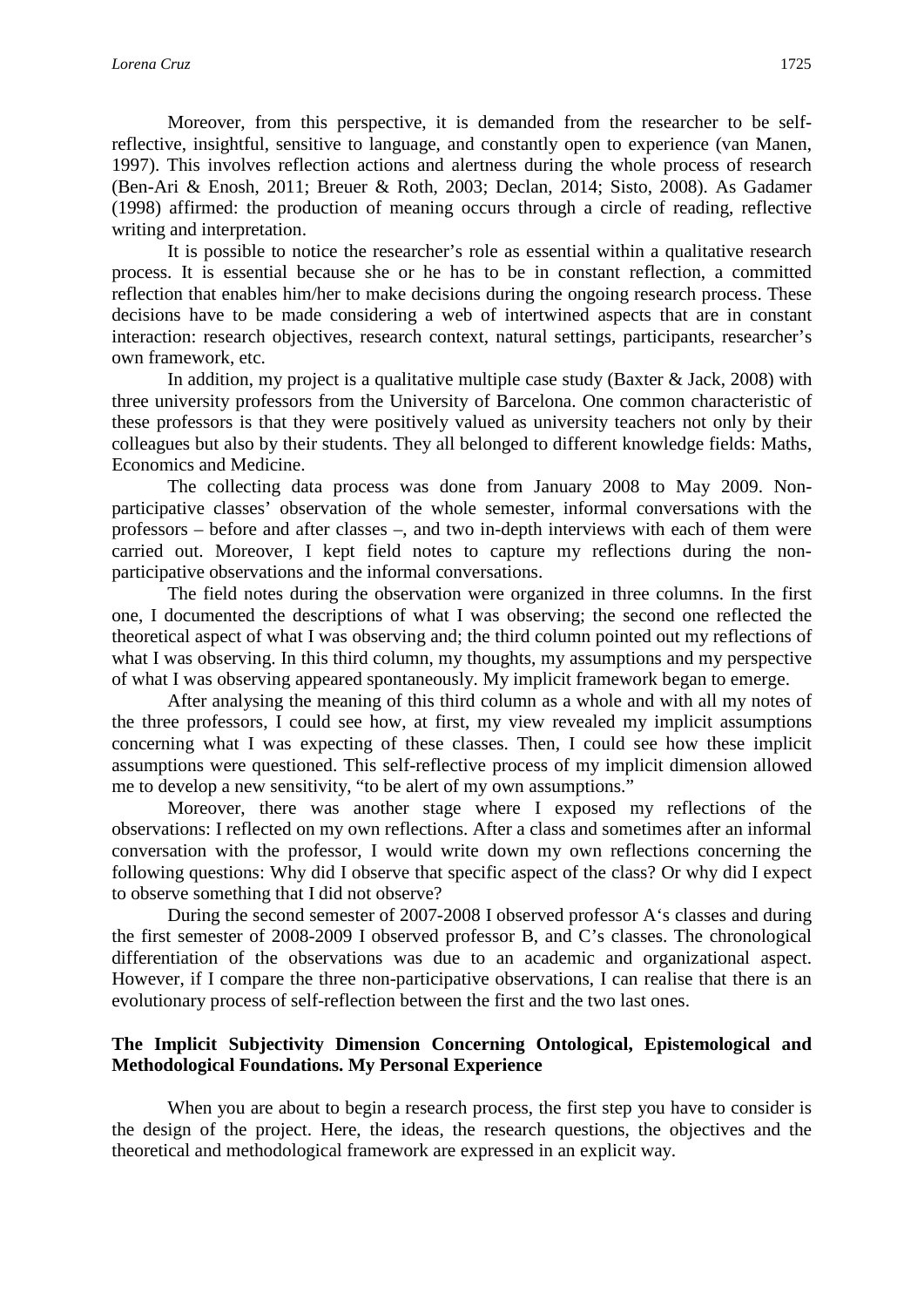During the design of my PhD research project, I made the research questions, the objectives, the theoretical and methodological framework, and my ontological, epistemological and methodological perspectives explicit. When you define the research questions, the objectives and the theoretical framework, you are working within an ontological (nature of the object) and epistemological perspective; you make these perspectives explicit. I was aware of my decisions. This awareness is what I called "my explicit subjectivity," the conscious one.

Going through the research process, more precisely in the fieldwork, some aspects of my hidden subjectivity began to emerge. Our framework not only works in a conscious way but also in an implicit one.

In my research process, which were the hidden aspects of my framework? If there were hidden aspects in my framework, I could not be aware of them, could I? Were the implicit and the hidden aspects of my framework coherent with the explicit ones? How could this affect the whole process of the research? Is it possible to make explicit the implicit dimensions? If so, how?

My first approach to the object of my thesis project was one of my initial concerns: How is the relationship between the subject matter framework and teacher university knowledge? How do university teachers from disciplines other than mine (Pedagogy) cope with their knowledge as university teachers? Could this teacher knowledge of the academic professor be affected by the hidden relationship between the functions of teachers and researchers?

Why did I have this concern? Why was I interested in other knowledge fields? What was hidden in this concern?

When I began to think about my own decisions as regards the object of study – which is the focus of my research –, I realised that on the one hand I had the implicit assumption that teachers from hard pure or hard applied disciplines were more traditional in their teaching practices. But on the other hand, I couldn't make this generalisation, or any other, within the educative area. I was aware of this contradiction when I began the research process. Therefore, this research presented a challenge not only as a novice researcher but also within my profession in the educative field.

#### *Fragments of My Field Notes: My Reflections on the Meaning of a Master Class*

Professor A – Subject matter: Spanish Economic Policy – Degree: Economics – Year: 4th

*"The lecture is very clear, and it is interesting for me, but I only hear her voice, bla, bla, bla, bla. What do the students understand? Do they understand what she is explaining? How are they (students) following her conceptual explanations? Do they have doubts? How do they solve their doubts if they do not ask anything? She talks a lot but, does she hear what they are "saying" in the implicit meaning?"*

Professor A: observing class notes (third column own reflections 20/02/08)

The questions reflect deep concern about the absence of students' voices, neither their doubts nor their level of comprehension appear in class. Undoubtedly, from my perspective, a class valued as positive, without an explicit participation, disturbed me. Nevertheless, the fact that the class was valued as positive obliged me to question my own preconceptions about the meaning of a good academic class. The following excerpts point it out: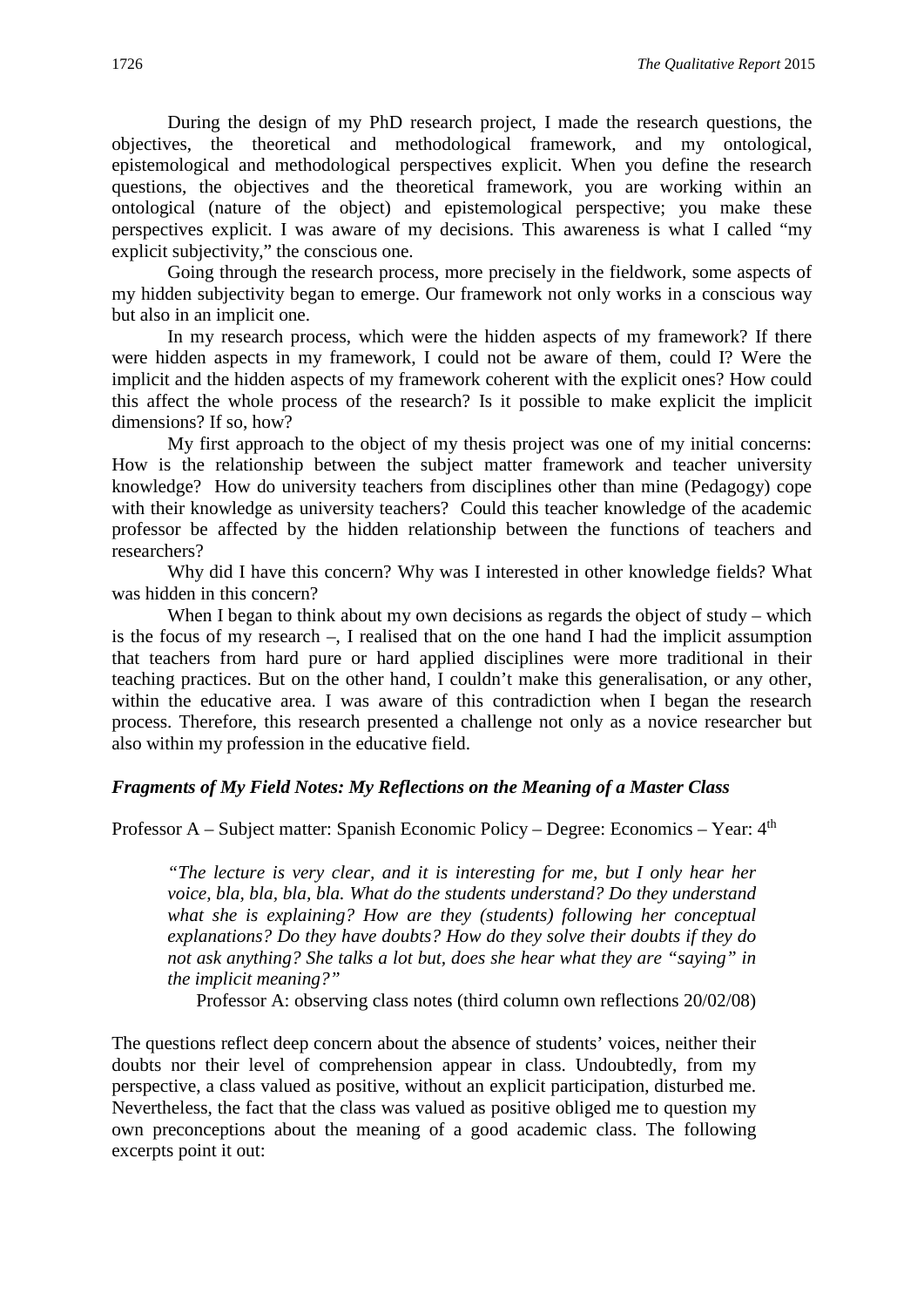*"When we talk about a master class, are there different kinds of master classes? I am asking myself this because I began to feel drawn to how she is explaining the conceptual knowledge."*

Professor A: observing class notes (third column own reflections 26/02/08)

*"It seems that what I expect from a good class, from a good teaching practice, is an explicit interaction between teacher and students. For example, when the professor makes some questions I expect that he/she waits for the answer or maybe that he/she motivates the students to ask more questions, not to answer him or herself."*

*"Maybe there are different kinds of questions and professors not always make them to get an answer."*

*"I realise that in this class observation I focused on the content, not to evaluate it, but to see how she/he developed it."*

*"Being focus on the pedagogical content knowledge (Shulman, 1986), I could reflect on my preconceptions and assumptions about a master class and on the socialised meaning of a master class at university. It is possible to understand a master class with a negative connotation and also with a positive connotation. Not always, when we talk about a master class, we are giving the same meaning. What is the meaning, for me, that arises from this class?"* Professor A: after class reflections notes 26/02/08

The fact that I questioned my negative preconception about the meaning of a master class, made explicit what appeared to be hidden and allowed me to change my perspective. The following fragment clearly shows an example of it:

*"My observations are focused again on the pedagogical content knowledge, PCK, within the framework of master class methodology. This PCK is presented as a complex content, with macro and micro examples, with personal and non-personal anecdotes and with analogies. It seems that I have a different view of a master class, a positive one. Am I constructing a new meaning of what a master class is? Am I changing my older beliefs?"*

Professor A: after class reflections notes 27/02/08

Some implicit assumptions began to emerge from my reflections of class observations. I could realise that from my point of view, from my specialized framework as a Pedagogue, in the first observations I assumed that a good class should be characterised by different aspects, for example, hearing students' voices, oral participation. I wanted to hear their doubts, their questions, their previous knowledge, etc.; a kind of participation that is possible to be observed externally. Why did I expect external behaviours from students and from the teacher to assume that that participation was taking place? From which theoretical perspective was I making this assumption? Didn't I believe in implicit meanings? Perhaps, in my position as external observer, there were implicit things between the teacher and the students that I couldn't see as a researcher.

I thought that it was declared explicitly in the design of my research project that from the ontological assumptions I believed in human action and not in human behaviour. This means that when we talk about human action there is a complex web of relations behind that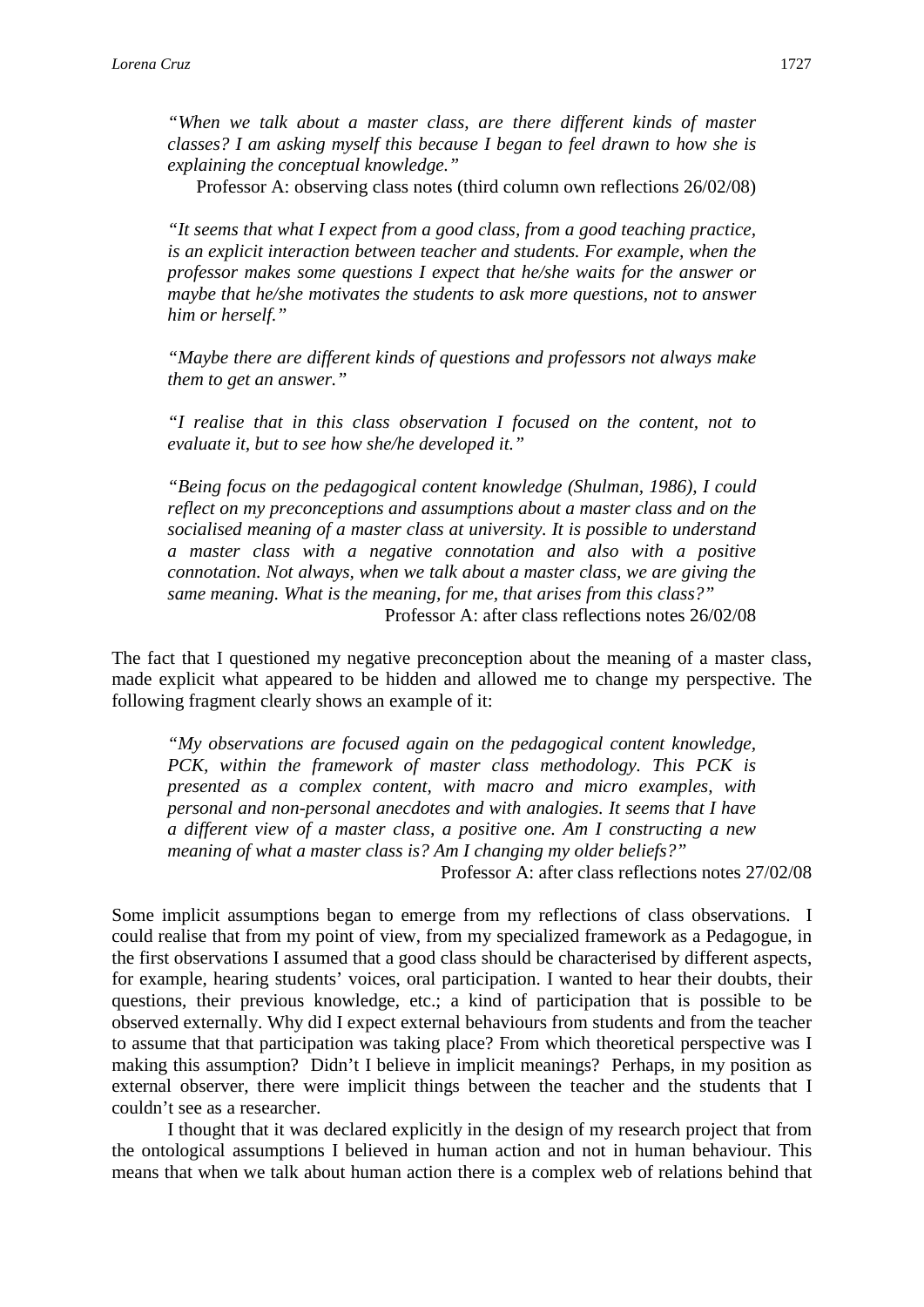action; it is not a simple relation of cause and effect. The meaning that is behind that action depends on the interrelationship between different aspects: personal, cultural, social, historical, and they are not always explicit.

And once again, the same question arose: why did I expect an external behaviour? Did I epistemologically live with two paradigms, the positivist and the interpretative one? Is this possible?

*Fragments of My Field Notes: My Reflections About the Use of Didactical Resources in Class.*

*"It seems that everything is planned, it is all so structured, the slides, the examples, etc..."*

Professor B: observing class notes (third column - own reflections) 18/09/08

*"I could only observe the subject matter knowledge. Bla, bla, bla" "I could only focus on PCK. Which is the relationship between the professor and the students? How do students follow his class? Does he ask himself this?"* 

*"Isn't he tired of talking and talking?"*

Professor B: observing class notes (third column - own reflections) 22/09/08

These reflections were done during the first classes of professor B (Subject matter: Immunology – Degree: Pharmacy – Year:  $3<sup>rd</sup>$ ). As my reflections point out, I could only see the external dimension of the class: the professor talking, and talking, his structured didactical material (the power point he used), students not participating.

Although I have these reflections where the complexity of the class is being minimized, I was alert of this. I realised that I needed more time inside the field to go beyond the external behaviour. And, as I was alert of my own assumptions, I recognised that with only a few class observations I couldn't characterise them. I had to wait.

Moreover, I had to understand the purpose of this professor's decisions and, relying only on my observations, this understanding could not be reached. This is why, regarding the methodological aspect of the project, I could recognise that having informal conversations before and after classes, allowed me to go beyond the external appearance. An example of this recognition is reflected in the following fragment:

*"We began to talk about the power point and the slides. He said that some people are against the use of many slides, but in his subject they are really important. This material was done with different resources from scientific articles, books, etc. He and other professors of the subject updated it. He told me that if students don't visualized what he is explaining, they won't understand. Traditionally, when this resource wasn't available, teachers wrote notes on the blackboard, but now, if you know how to use them, they are useful instruments that allow students to comprehend what you are explaining."*

Professor B: Notes from the informal dialogue after class session 22/10/08

The use of power point in class has different didactic objectives and it was through different informal conversations with Professor B, that I could access them. For sure, if I hadn't questioned my own preconceptions about the meaning of a master class, which acted from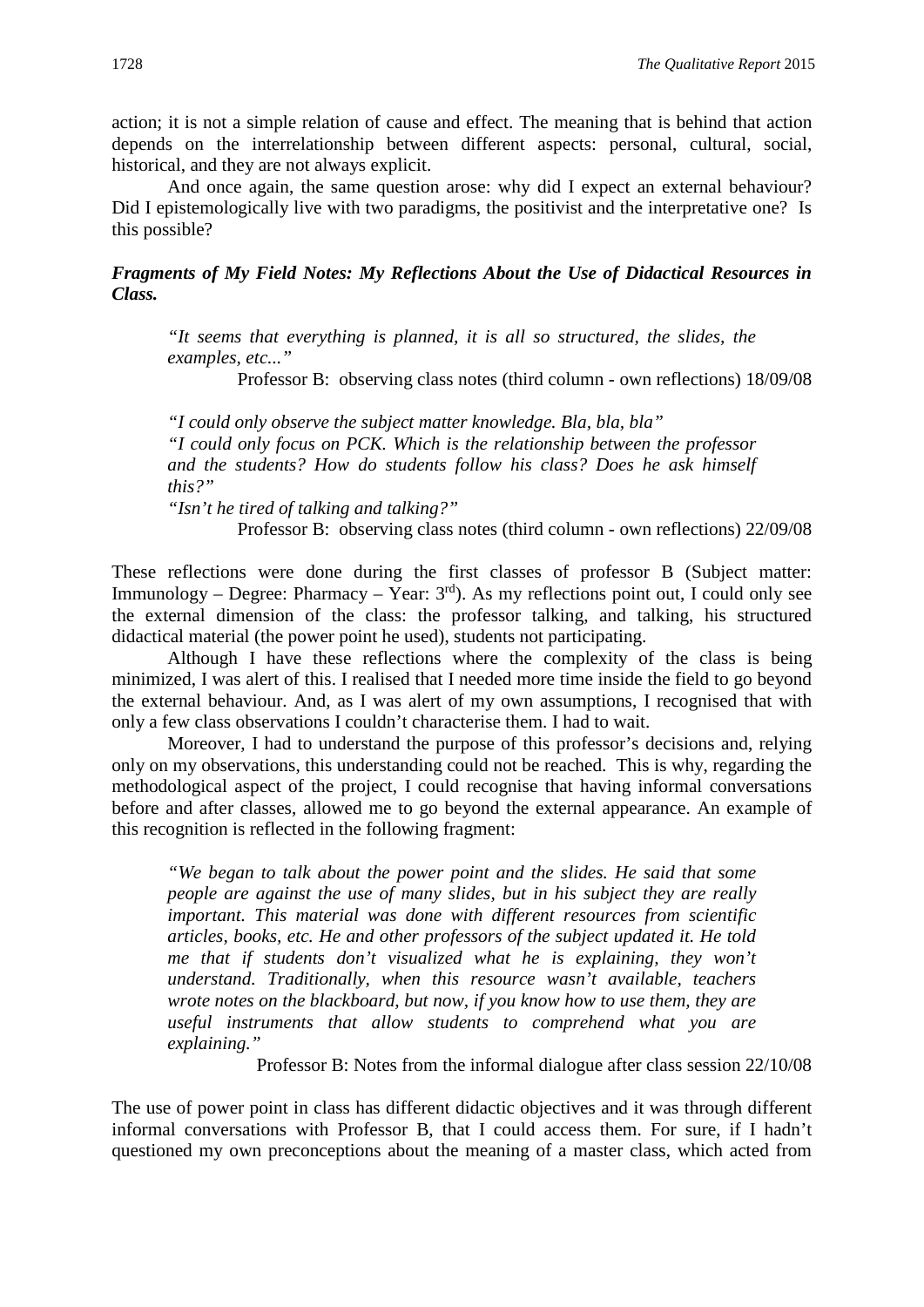the implicit dimension of my framework, I wouldn't have gone further than the external behaviour

*"From my pedagogical framework, my way of conceiving teaching and the didactical dimension, I could realise that there are some beliefs of my implicit framework that are changing and others that are being reaffirmed: The use of the power point in professor B's classes has its meaning. Each slide was designed for a purpose:*

- *Some of them showed the movement of the blood cell (an animated slide). In this case, it was important for the professor that students could realise that this process had a movement; that it was not static.*
- *Some of them showed a summary of what he had already explained (a complex subject content to understand).*
- *Some of them showed scientific examples, taken from scientific articles.*

*Although he used a lot of slides throughout his classes, they were well-used, each of them was designed for a specific purpose and they were aligned with the subject objectives.*

*Thus, it is not possible to generalise that using slides excessively throughout a class is negative. The excess or not excess of something depends on multidimensional aspects. It should depend on many aspects: personal (style of the professor), time, discipline, objectives, group, institutional context, etc*."

Professor B: my reflections after class 22/10/08

In this reflection, a new perspective appears concerning ontological and epistemological aspects. From a particular experience, example or assumption, it is not possible to generalise. I am assuming that when it comes to teaching it is not possible or convenient to generalise. It is important to understand the meaning that is behind each teacher's decision and to intertwine it with the complexity of the context.

Why, if the educative reality is so complex, and has so many different meanings, do I – as a researcher- look for generalisations? By recognising this complexity, this difficulty of generalisation, am I afraid of not being recognised as a researcher? It seems that this concern reveals a positivist view about the conception of scientific knowledge.

#### *Fragments of My Field Notes: My Reflections About the Sensitive Dimension of Teaching*

*"It seems that he takes students' faces on account when he explains something."*

*"I believe that from his view, when he asks students if they understand, he is expecting a sincere answer. The way he observes his students, it is like he is analysing the students' faces at the same moment he is asking a question."*

Professor C: observing class notes (third column own reflections) 21/10/2008

*"He is always trying to capture his students' faces. Students' faces seem to speak to him."*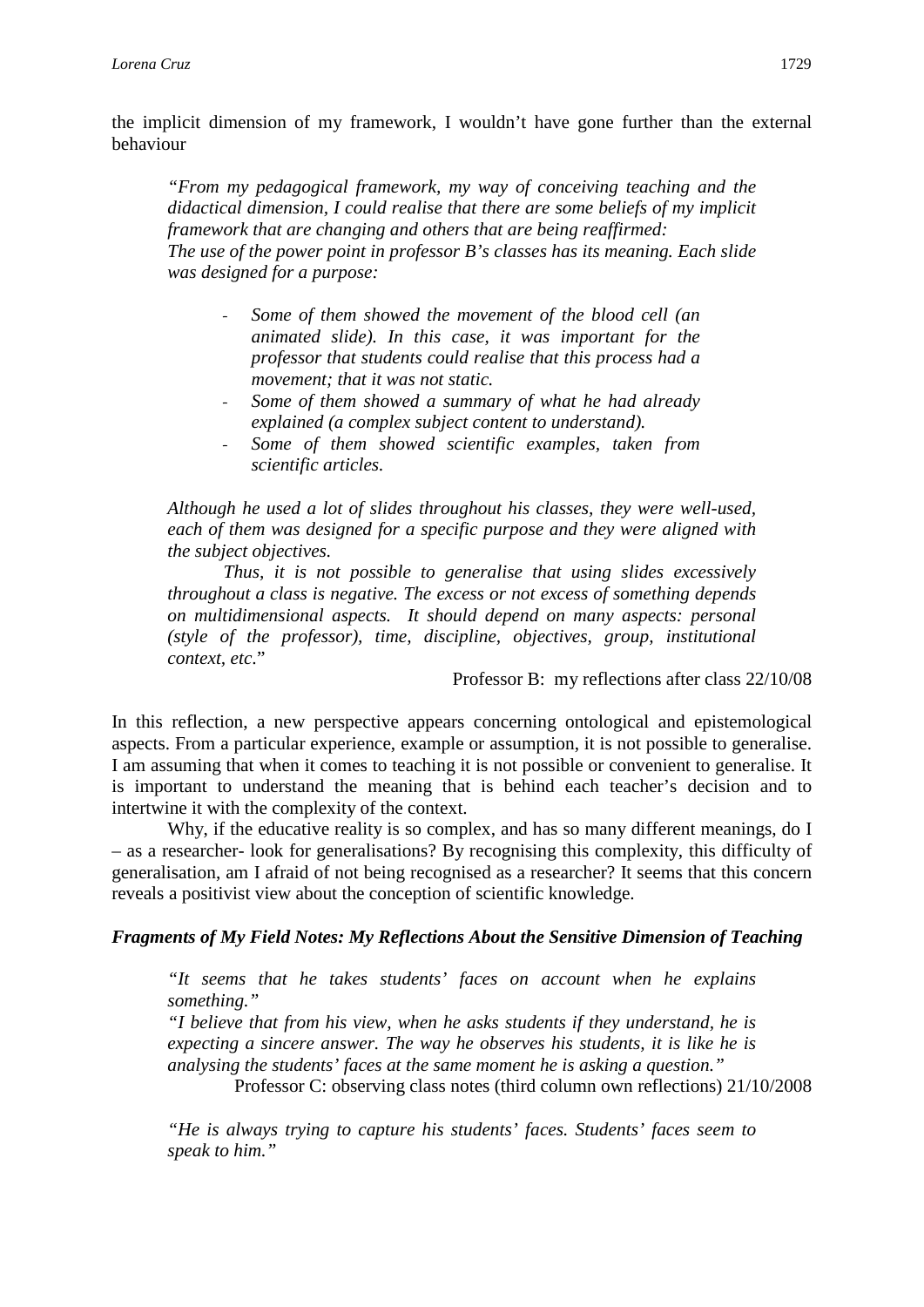*"Is it a kind of interaction? Is it an implicit interaction that can be merely perceived?"*

Professor C: observing class notes (third column own reflections) 11/11/2008

From these reflections (Subject matter: Introduction to Maths – Degree: Business Administration – Year:  $1<sup>st</sup>$ , it is possible to be aware of how my assumption of what interaction means within a class was changing. My view was more sensitive; I could go beyond the external aspects of the interaction and wonder if there was an implicit one. Like an iceberg, I realised that there is an external aspect that can be seen, but there is also a deep implicit meaning.

I knew, however, that this was my own interpretation of the iceberg and so I needed to go beyond and ask the professor himself.

The complexity of a class was being assumed not only by the explicit dimension of my framework, but also by my implicit one.

I was also aware of the importance of my methodological decision: if I wanted to understand the complexity, I should use different instruments to collect data. Through the indepth interview and after the analysis of Professor C's classes, I could go beyond the explicit dimension.

*Me: It surprised me when you asked your students if they understood what you were explaining, and you looked at them ….*

*Professor C: Yes, have you noticed this? You can see in their faces if they don't understand. Sometimes I can be wrong. But you can see it.*

*Me: At one point, you finished an exercise and you said: "we will do it again," even though they didn't say anything.*

*Professor C: Because I could realise that they were stiff, they were looking at the exercise. When they understand a problem you see it…….When they don't understand they are still, they don't react, they don't look into your eyes. Maybe they understand and I think they don't…….I trust my intuition.* 

Professor C: in depth interview 26/03/2009

*"Implicitly, I was expecting a more powerful relationship between pedagogical knowledge and discipline knowledge, where the specialised knowledge has more power than the pedagogical one. But now I think that this isn't so, and I am being alert of this assumption; there are more things at stake.* 

*Maybe this pedagogical knowledge from university professors has a new complexity that I couldn't understand before. Within the function of university teacher, there are not two separate kinds of knowledge; it is an amalgamated knowledge with its own entity."*

Professor B: my reflections after class 03/10/08

As I made these assumptions explicit, I understood how they were changing or may be that the older assumptions were being questioned.

I also realised that I was on the collecting data step, so I wondered how this new assumption could affect the other observations, how they could affect the analysis and the results of the research. Once I understood this, I was alert – I could recognise it.

*"In the interaction with students there is authenticity. There is a respect to the student as a person. I perceive his interest in the way he asks, how he*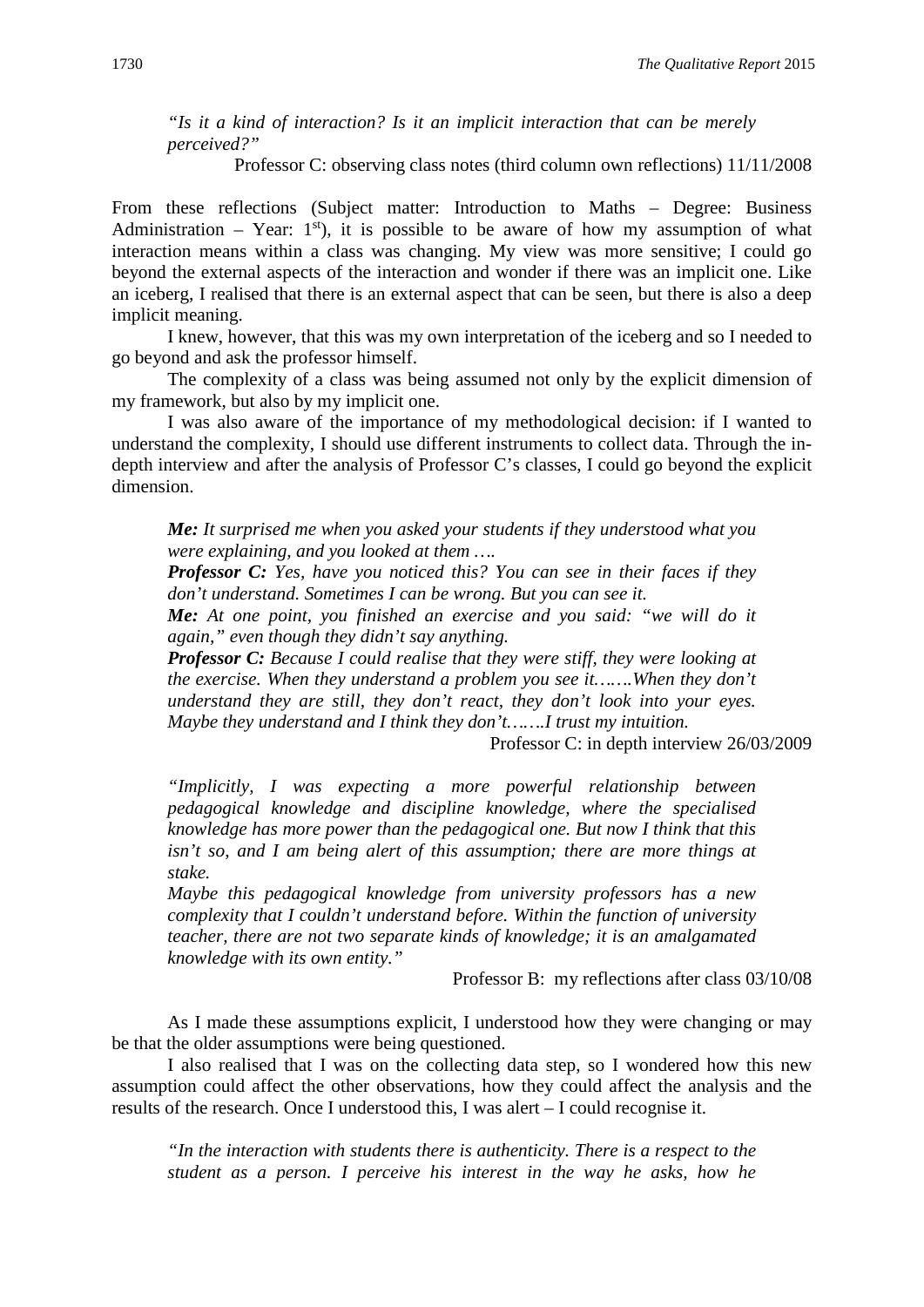*communicates with students. He wants them to understand, to comprehend, to learn. Is there an ontological foundation behind his action? How is this ontological strength?* 

Professor C: my reflections after class 09/12/08

I began to observe and reflect beyond what is externally and superficially observed. My first research questions were related to the discipline, the epistemological framework and teacher knowledge. How do teachers construct their teacher knowledge with the influence of their discipline framework?

As I was finishing the non-participative observations of the three professors, it appeared a new dimension of their teaching: the ontological dimension.

#### **The Reflective Dimension: Being Aware of Our Subjectivity as Social Researchers. How I Dealt with this Subjectivity**

#### *The Explicit Subjectivity: My Conscious Onto-epistemological Background.*

As I expressed above, the framework of the whole process of the research is the hermeneutic phenomenological approach (Creswell, 2007; Laverty, 2003). This means that I tried to keep a focus on understanding the meaning that university professors hold about their pedagogical knowledge in their natural settings (University of Barcelona, own Faculties and Departments) and interpreting them. (Creswell, 2007).

In the above mentioned experience, I observed my own action as a researcher and tried to make it explicit through a reflective process. In doing so, I saw myself as a subject, with my own symbolic framework, and I recognised my subjectivity. What I observe and the way I observe depend on my framework. Or is it possible as a social researcher not to have a subjective system with specific characteristics? Is it possible not to be a member of a society that codetermines my own constructions just by being a researcher? (Breuer & Roth, 2003). As a researcher, I also have social, cultural, historic, and biographic traits.

The experience of recognising my own subjectivity and trying to reflect on it during the non-participative observation of university teachers' classes, does not appear out of the blue, without any theoretical foundations and worries.

Although the experience of reflexivity was a new one and allowed me to understand, construct and discover new dimensions as a qualitative researcher, it did not appear spontaneously out of nowhere. There were certain onto-epistemological (conceptions about the nature of the object of study and about science and scientific knowledge) and methodological (related to the way scientific knowledge is constructed) foundations that allowed this reflexivity to be developed.

Besides, when we decide as researchers on the methodological approach of our project, and the instruments we will use to approach the object of study, we are making subjective decisions, not neutral. The instruments we decide to use during the scientific process will allow us to approach the object of study differently and, consequently, gather different kind of information. This methodological decision is subjective (Breuer & Roth, 2003).

#### *Reflexivity: How to Make our Implicit Assumptions Explicit*

I have already expressed above my explicit assumptions about science and scientific knowledge construction. As a researcher, I have my symbolic framework; the conceptual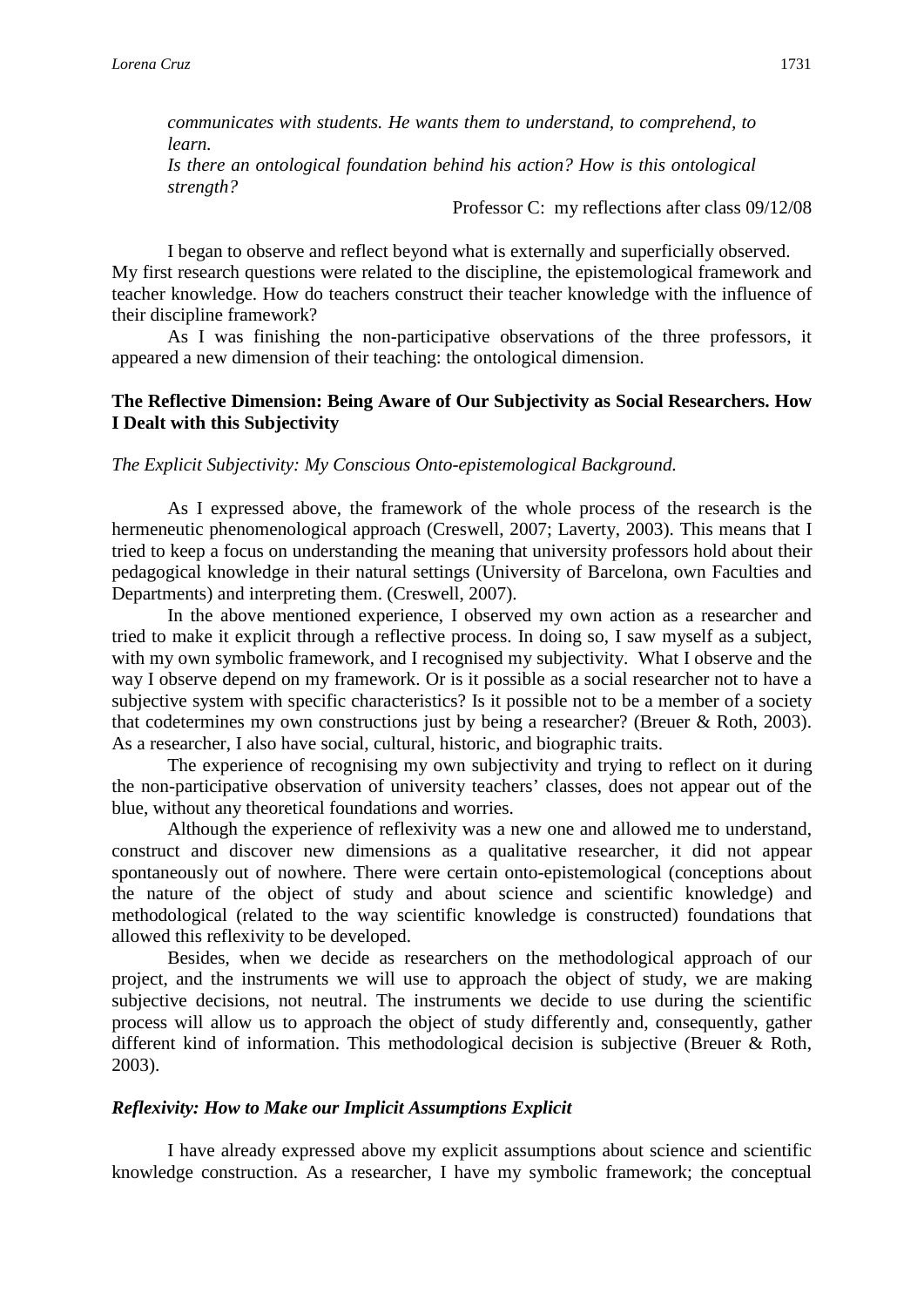view that addressed my attention to particular aspects; what I experience is shaped by this framework (Eisner, 1998).

Once I assume this subjectivity as a researcher, how could I manage it? How could I control it? Consequently, and in connection with this perspective, the relationship between subjectivity and reflexivity in the research process appear. What is the meaning of subjectivity and reflexivity in this context?

The word reflexivity is not a new word in the context of research in general and in qualitative research in particular (Ben-Ari & Enosh, 2011; Breuer & Roth, 2003; Cruz, Reyes, y Cornejo, 2012; Humphreys, 2005; Meek, 2003). As Lynch (2000) stated, the word and the concept of reflexivity have different meanings, depending on the perspective in which it is framed. It is not the same thing to talk about reflexivity as a mechanical action, as a social construction, or inside an interpretative or hermeneutic process. It is not intended, here, however, to expand on the meanings of the different perspectives of reflexivity.

From Lynch's (2000) categories I recognised my reflective approach within the methodological reflexivity, the methodological self-consciousness. I tried to be conscious of my own assumptions and prejudices and focus upon uncertainties.

Raeithel (1998, as cited in Breuer & Roth, 2003) developed the concept of *epistemological model of reflection*. Within this model, the researcher assumed the position of observer of his own actions and interactions between himself and the object of study within the research context. This epistemological reflection is composed by three phases: "basic centering," "decentering" and "recentering." The first phase expresses that, as epistemic subjects, we establish an interaction with the object of study, but without being aware of the structure of this interaction. The "decentering" phase makes reference to taking a step back, taking distance from our own action patterns. This means that we need to be aware and reflective of this interaction structure. And, finally, the recentering phase is related to that kind of dialogue with oneself and with others; the observer reflects, transforms or reinvents the parts of the social system that determines the problem's vision. It is a stage of reflective actions. Breuer & Roth (2003) also proposed that the last two phases, decentering and recentering, have to be actioned in each step of the research process, where the subjectobject relation is used reflexively.

Another approach supported by the phenomenological perspective, is reflective observation, as described by the author Ríos Saavedra (2005). This approach is based on the conception that sociologist Alfred Schutz developed, the phenomenological attitude, and it is also grounded on the phenomenological theory of Edmund Husserl. This attitude implies to bracket the world, to suspend the researcher's judgements, making the aspects that once were certain and evident for himself debatable. This attitude of the observer is a reflexive and distant one. This reflective observation means taking a distance, but within the proximity.

It is not so easy to accept this point of view. From the phenomenological perspective, the concepts of "bracketing the world" or "bracketing our own symbolic framework as researchers"- that arise in the research process -, have polemic meanings. As Le Vasseur (2003) affirmed, "bracketing," as described by Husserl (1931), implied that prior knowledge could be suspended and set aside so that fresh impressions about phenomena could be formed without the interference of these interpretative influences. Is it possible to suspend our framework? Is it possible to delete our symbolic frame and to access the meanings of the phenomena, in the purest way?

To bracket our assumptions is a controversial conception within the phenomenological approach (Tufford & Newman, 2012). From other points of view, other authors have expressed that bracketing is not the elimination of preconceived notions but, rather, a temporary suspension of prior beliefs so that other perspectives and questions can emerge (Boyd, 1989). *"We speak only of suspending it briefly in a reflective move that*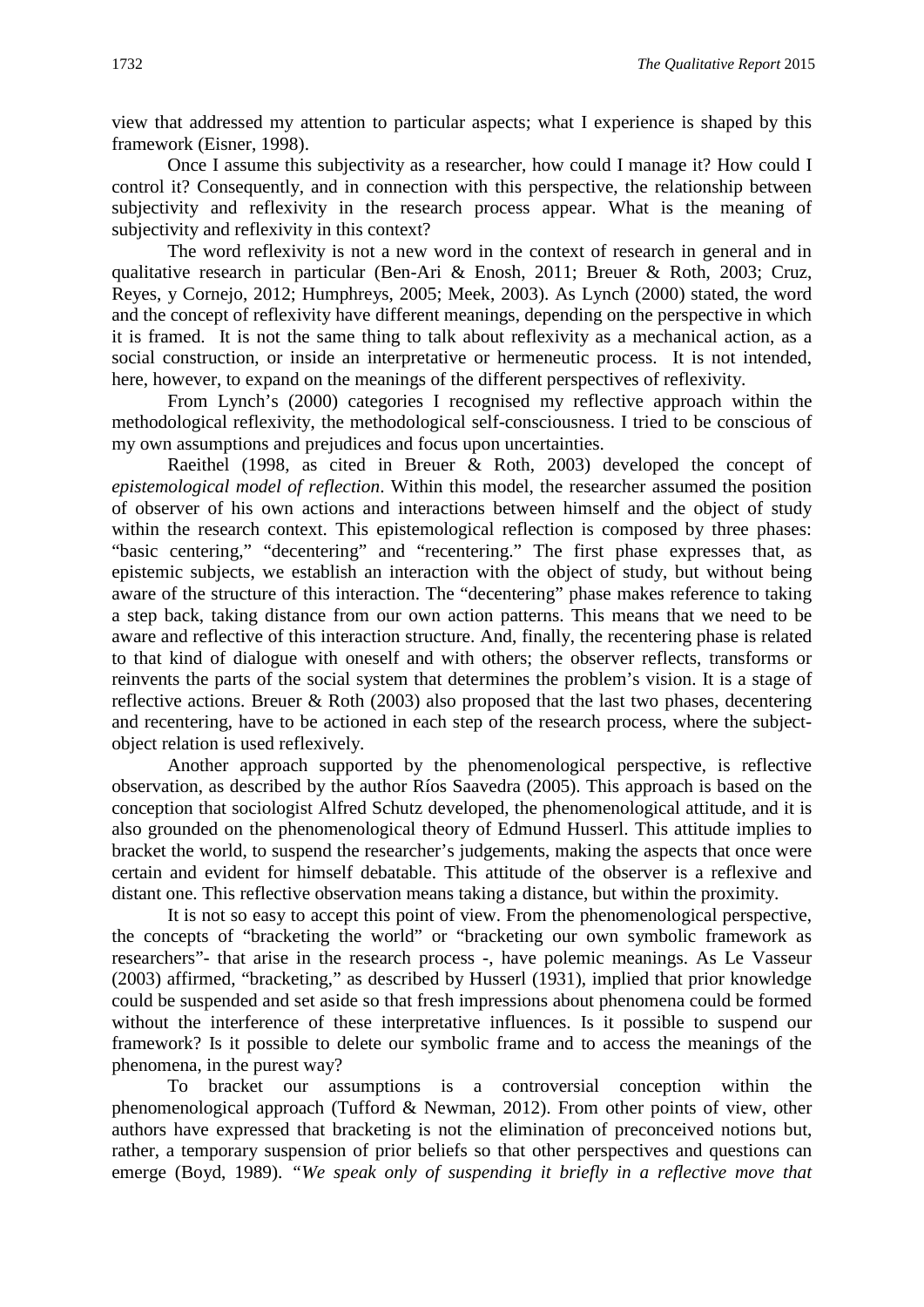*cultivates persistent curiosity and allows us to make progress toward things themselves*." (Le Vasseur, 2003, p. 418). Similar to this conception, and from the phenomenological perspective, the hermeneutic circle is a process of questioning prior knowledge that allows the researcher to expand into a new horizon of meaning.

If I assume my own subjectivity in the research process, I cannot affirm that I could bracket my symbolic framework as a mechanic action and have a new, fresh view in the interaction with the object of study. From my point of view, it is not compatible.

By assuming my own framework, the explicit and the implicit aspects of it, I could go beyond it but not suspend it. I completely agree when Unger (2005) affirmed that "*social sciences must not suspend the subjectivity of the researcher- which is impossible- but, rather, it must knowingly engage with his or her own prejudices in a continual meaning –bearing process*" (p. 54).

Concerning my own experience and as I have previously stated, the first observing action took place a semester before the other two. With the last three observations I realised that my view, my framework was in an evolutionary process of change as regards my assumptions of what it meant to me a good class and good teaching practices. What did good teaching mean in different knowledge fields?

My field notes from the first observation expressed that Professor A talked, talked and talked and students voices were never heard. So, why was this class or this professor's teaching practice valued as positive? Wasn't this class a traditional one?

Not only did I begin to reflect on my own perceptions of teaching practices, but I also began to question and doubt them. As Le Vasseur (2003) affirmed: "When we begin to inquire in this way, we no longer assume that we understand fully, and the effect is a questioning of prior knowledge." (p. 417). In this reflection and questioning, I began to assume that my understanding was no longer full. In this particular case, with this teaching practices of professor A in the Economic field, my framework did not allow me to see and perceive things that students could. As I challenged my own prejudice, I gave it full play, and during the other non-participative observations of the other two professors' teaching practices, my view was more sensitive. My understanding was expanded.

A clear example of this are some reflections expressed above of professor C's teaching practices. Although his voice was the protagonist of the class, my view went beyond my prejudice, expanding my comprehension of the phenomenon

#### **Conclusions and Recommendations**

My experience was a reflective action of my own assumptions: the explicit ones and the ones that were hidden, the implicit ones. Once these assumptions arose from the implicit world, I did not intend to suspend them; instead, I questioned them, trying to amplify my perspective as an observer of a complex reality. It was an opportunity that invited me to confront feelings and conflicts that I would have otherwise ignored, and that traditional training has, in fact, encouraged us to disavow. (Russell & Kelly, 2002)

This kind of reflexivity allowed me to go beyond my own assumptions and I realised that the way I observed was more sensitive. My observation was being alert of my own observation process. It was and intense and challenging dialogue that allowed to experience the expansion in meaning.

As a strategy to develop this reflexivity, I wrote down my reflective notes at different points of the gathering data stage: at the same moment I was observing, after the observation, and after the informal conversations. To be constant and systematic through this reflective work is absolutely necessary.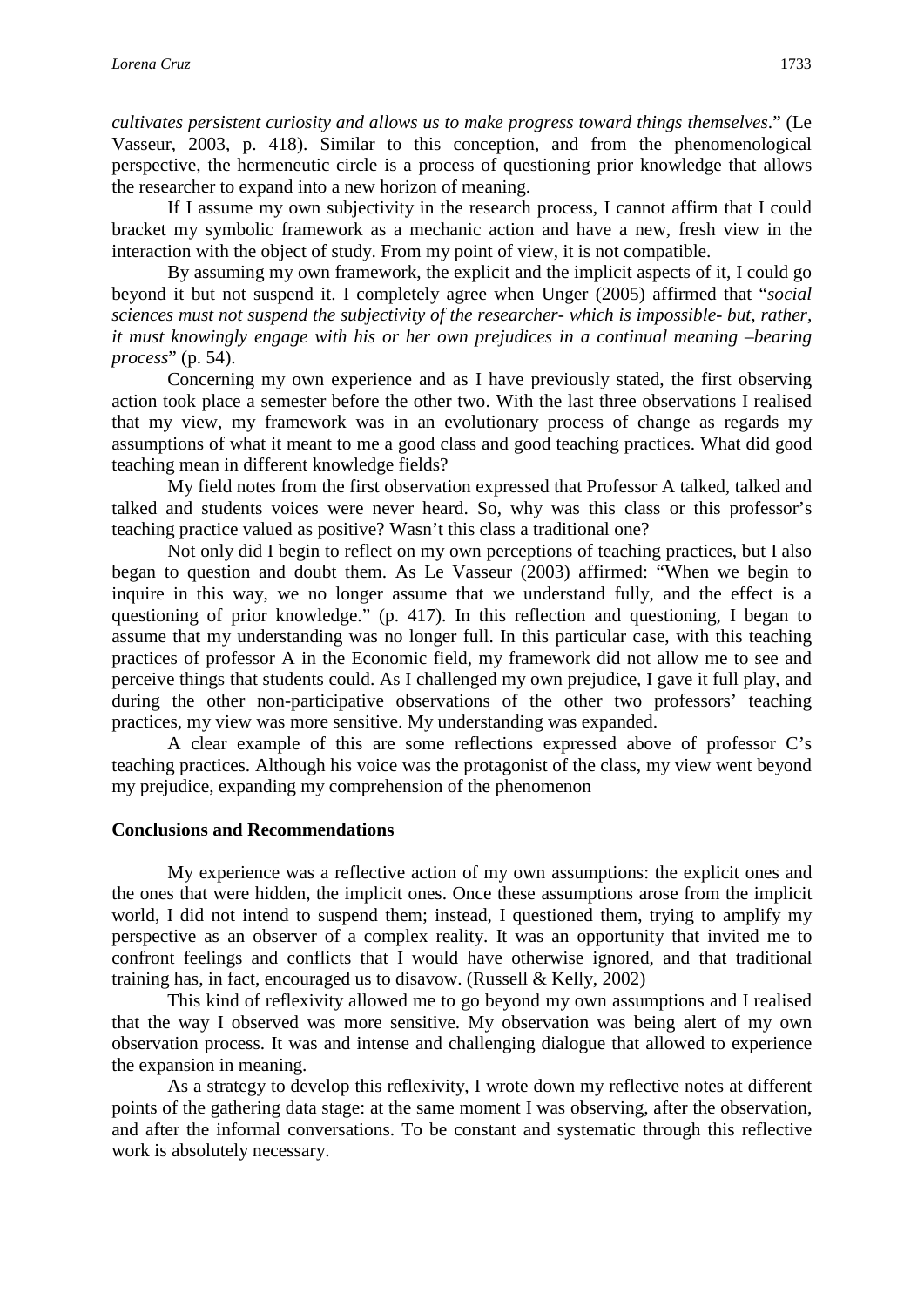As Russell and Kelly (2002) expressed, strategies for its implementation often include the completion of self-reflective records and diaries, the examination of personal assumptions and goals, and the clarification of individual belief systems and subjectivities. There are different ways of expressing self-reflexivity along the research journey: self-reflective records or diaries (Ben–Ari & Enosh, 2011; Russell & Kelly, 2002) or autobiography vignettes (Cruz, Reyes, y Cornejo, 2012; Declan, 2014; Humphreys, 2005). For sure, each qualitative researcher will find his personal way to reflect his own subjectivity.

In this reflexivity process of my own subjectivity, I could see myself as a researcher, as an activity system within a relationship with another activity system, the object of study (Roth & Breuer, 2003).

I did not deny my framework; I was alert of it. And, being both subject and object of the research, an interesting phenomenon was introduced: the possibility of transformation and learning (Roth & Breuer) as a novice qualitative researcher in a complex context.

#### **References**

- Baxter, P., & Jack, S. (2008). Qualitative case. Study methodology, study design and implementation for novice researchers. *The Qualitative Report, 33*(4), 544-559. Retrieved from<http://nsuworks.nova.edu/tqr/vol13/iss4/2/>
- Ben-Ari, A., & Enosh, G. (2011). Processes of reflectivity: Knowledge construction in qualitative research. *Qualitative Social Work*, *10*, 152-171. doi:10.1177/1473325010369024
- Boyd, C. O. (1989). Phenomenological research in nursing: Commentary and response. *Nursing Science Quarterly*, *2*(1), 16-19
- Breuer, F. & Roth, W. (2003). Subjectivity and reflexivity in the social sciences: Epistemic windows and methodical consequences. *Forum: Qualitative Sozialforschung/Forum: Qualitative Social Research*, *4*(2), Art. 25.
- Creswell, J. (2007). *Qualitative inquiry and research design. Choosing among five approaches*. Thousand Oaks, CA: Sage.
- Crotty, M. (2003). *The foundations of social research. Meaning and perspective in the research process*. Thousand Oaks, CA: Sage Publications Inc.
- Cruz, M. A., Reyes, M. J., & Cornejo, M. (2012). Conocimiento situado y el problema de la subjetividad de investigador/a. *Cinta de Moebio, 45*, 253-274.
- Declan, F. (2014). Doing research sensitively: Ethical and Methodological issues in researching workplace bullying. *International Journal of Qualitative Methods, 13*, 13- 36.
- Eisner, E. (1998). *The enlightened eye: Qualitative inquiry and the enhancement of educational practice.* Upper Saddle River, NJ: Prentice- Hall
- Erickson, F. (1986). Qualitative methods in research on teaching. In M. Wittrock (Ed.), *Handbook of research on teaching* (pp. 119-161). New York, NY: Macmillan.
- Gadamer, H.-G. (1998). Truth and method (2<sup>nd</sup> ed.). New York, NY: Crossroad. (Original work published 1965).
- Humphreys, M. (2005). Getting personal: Reflexivity and autoethnographic vignettes. *Qualitative Inquiry*, *11*(8), 40–60.
- Laverty, S. (2003). Hermeneutic phenomenology and phenomenology: A comparison of historical and methodological considerations. *International Journal of Qualitative Methods, 2*(3), 21-35.
- Le Vasseur, J. (2003). The problem of bracketing in phenomenology. *Qualitative Health Research, 13*(3), 408-420.